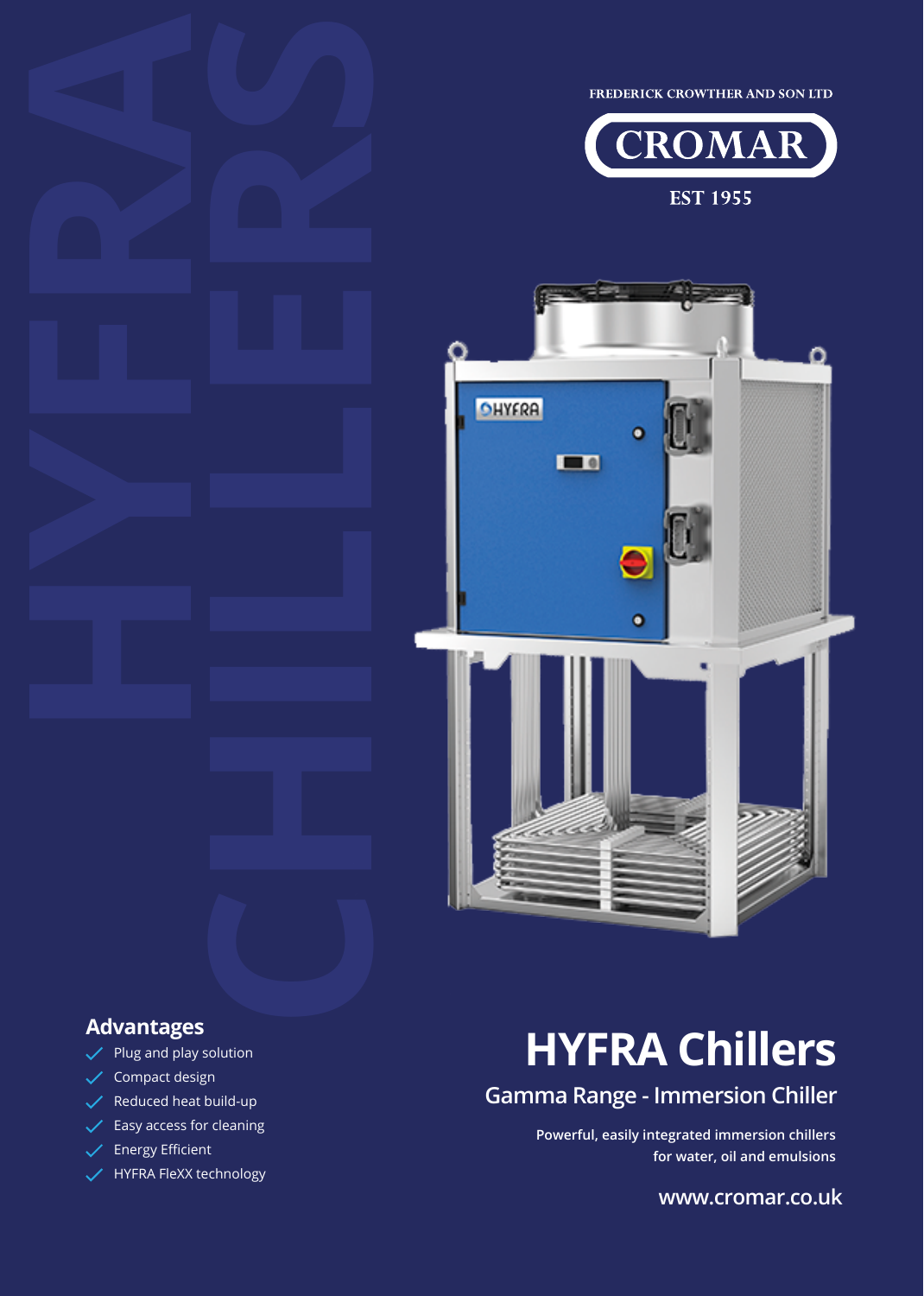## **HYFRA FleXX technology**

With its FleXX technology, HYFRA is reacting to the various market requirements of machine manufacturers and operators.

Thanks to its high level of flexibility and adaptability,

the technology ensures a decisive competitive advantage. Due to the demand-based operation of various com-ponents, chillers with FleXX technology are not only highly energy-efficient, economical, and quiet; they also operate with very little wear, greatly reducing life cycle costs.

| Key data            |                                                                                                                                             |
|---------------------|---------------------------------------------------------------------------------------------------------------------------------------------|
| Power range:        | 5 - 160 kW (1 - 45 Tons)                                                                                                                    |
| Medium:             | Water, oil and emulsion                                                                                                                     |
| Footprint:          | $5 - 28$ kW on footprint of 0.5 m <sup>2</sup> ;<br>$(1 - 8$ Tons on 5.4 sq.ft)<br>Up to 80 kW power in only 1 m<br>(23 Tons on 10.8 sq.ft) |
| Optimized:          | Equipped with HYFRA FleXX technology<br>and various control options                                                                         |
| <b>Application:</b> | Filtration and mechanical engineering                                                                                                       |
|                     |                                                                                                                                             |

### **How it works**

The HYFRA Gamma series consists of fully integrable immersion chillers for water, oil and emulsions. As plug & play solutions, they cover a wide power range of 5 to 160 kW (1 to 45 Tons).

Power levels of up to 28 kW (8 Tons) are possible on bases of

only 0.5 m² (5.4 sq.ft) – thanks to the compact design. This results in significant flexibility advantages when planning production area layouts and boosts productivity since facilities can accommodate more machines. Thanks to their horizontally installed compressors, the compact HYFRA Gamma models also significantly reduce heat build-up. The internal components are unaffected by waste heat.

All the models in the series contain a robust agitator, ensuring a uniform medium temperature in the lubricant tank. The HYFRA Gamma series is equipped with fixed crane lugs so the devices can easily be lifted out of the tank for cleaning at regular intervals.

*FleXX technology for demand-based operation and 70 % refrigerant savings with microchannel*.



Thanks to sector-leading HYFRA microchannel technology, these devices useup to 70 % less refrigerant in comparison to conventional chillers. HYFRA Gamma models are also available with the innovative HYFRA FleXX technology that ensures energy-efficient, extremely precise operation with demand-based controls..



### **Optional controllers**

The chillers in the HYFRA Gamma series are equipped with FreeSmart controllers – and with a cooling capacity of 160 kW (45 Tons), they come with FreeEvolution controllers. The two variants are freely programmable and have both analog and digital inputs and outputs, an external display (FreeEvolution) and an FDO (fast digital output) interface for quickly reading out operating data.

FreeEvolution is available in three design variants: basic, professional and expert. For example, they offer menu navigation in multiple languages or remote maintenance linkup. Of course we can flexibly integrate special customer requirements into each of the variants.

# **Easily integrated. Customized. Powerful.**

| FRA<br>mma           | <b>HYFRA</b><br>Sigma    | <b>HYFRA</b><br>eChilly |
|----------------------|--------------------------|-------------------------|
| mersion chillers     | Recooling systems        | Recooling systems       |
|                      |                          |                         |
|                      |                          |                         |
|                      |                          |                         |
|                      |                          |                         |
|                      |                          |                         |
|                      |                          |                         |
| 160 kW / 1 - 45 Tons | 5 - 320 kW / 1 - 91 Tons | 1 - 6 kW / 0.3 - 2 Tons |





#### **HYFRA chillers in comparison**

|    |                   |       | <b>HYFRA</b><br>Alpha   | HY<br>Ga |
|----|-------------------|-------|-------------------------|----------|
|    |                   |       | Circulating chillers    | Im       |
|    | Reduced footprint |       |                         |          |
| ٣, | Compact version   |       |                         |          |
|    | FleXX technology  |       |                         |          |
|    |                   | Water |                         |          |
|    | Medium            | Oil   |                         |          |
|    | Emulsion          |       |                         |          |
|    | Cooling capacity  |       | 5 - 80 kW / 1 - 23 Tons | $5 -$    |